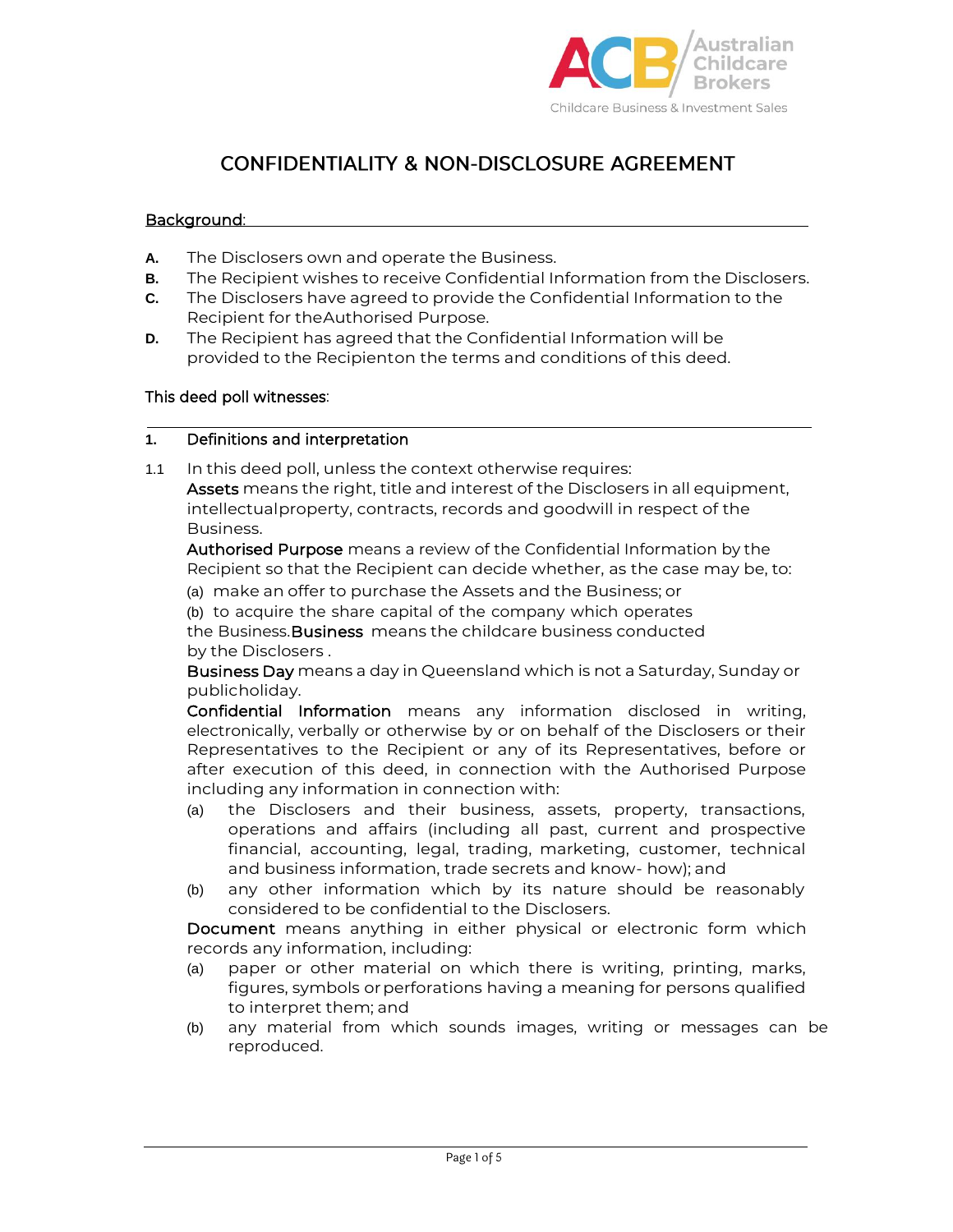

Notes mean any notes or other Documents which include any Confidential Information or any summary, extract or part of it or reflected or are derived from any ConfidentialInformation.

Representative means an employee, partner, officer, agent, sub-agent, financier, advisor orconsultant of a person.

- 1.2 Unless the contrary intention appears, a reference in this deed to:
	- (a) this deed, or another document includes any variation or replacement of it despiteany change in the identities of the parties;
	- (b) one gender includes the other;
	- (c) the singular includes the plural and the plural includes the singular;
	- (d) a person, partnership, corporation, trust, association, joint venture, unincorporatedbody, government body or other entity includes any other of them; and
	- (e) a party includes the party's executors, administrators, successors, substitutes(including a person who becomes a party by novation) and permitted assigns.
- 1.3 The words include, including, such as, for example, and similar expressions are not to be construed as words of limitation.
- 1.4 Where a word or expression is given a particular meaning, other parts of speech and grammatical forms of that word or expression have a corresponding meaning.
- 1.5 A provision of this deed must not be construed to the disadvantage of a party merely because that party or its advisors were responsible for the preparation of this deed or the inclusion of the provision in this deed.

# **2.** Confidential Information

- 2.1 The Recipient acknowledges that the Confidential Information is valuable to the Disclosers and that the disclosure of the Confidential Information will cause damage to the Disclosers.
- 2.2 The Recipient acknowledges that the Confidential Information is, and will at all times remain,the property of the Disclosers.
- 2.3 The Recipient must:
	- (a) keep confidential and not disclose to any person the Confidential Information (other than as permitted in this deed);
	- (b) only use the Confidential Information for the Authorised Purpose and for the avoidance of doubt, under no circumstances make commercial use of the Confidential Information, other than for the Authorised Purpose;
	- (c) not copy or reproduce the Confidential Information except to the extent necessary forthe Authorised Purpose;
	- (d) not do any act or thing involving the use or disclosure of the Confidential Information which may cause loss or damage to the Disclosers; and
	- (e) retain the Confidential Information in confidence and limit access to the Confidential Information to only those Representatives of the Recipient who reasonably require access in order to give effect to the Authorised Purpose and, where access is given,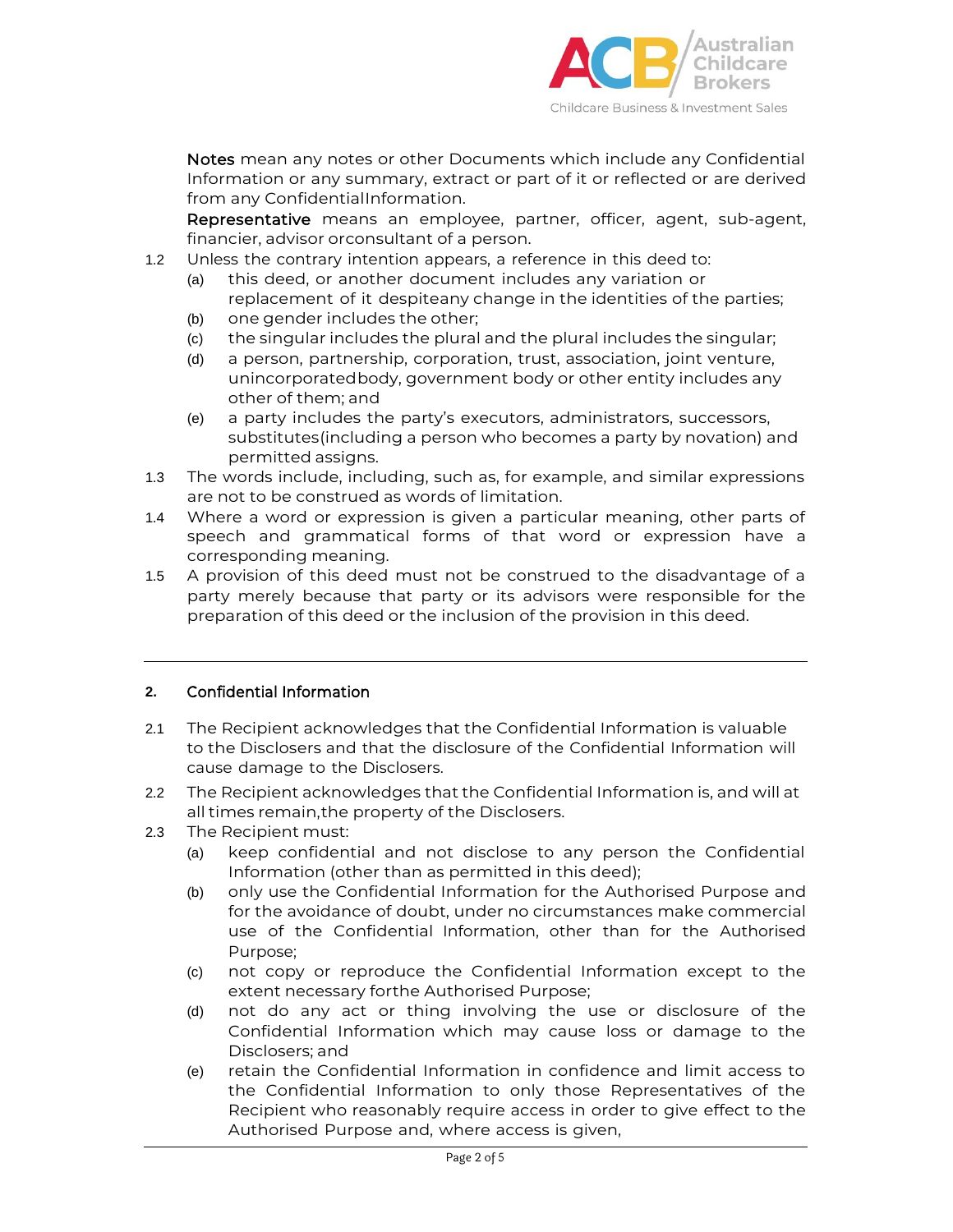

ensure that those persons are aware of an comply with all of the provisions containedin thisdeed.

2.4 The Recipient may disclose the Confidential Information to any

Representative of theRecipient provided:

- (a) the Recipient obtains the Disclosers prior written consent to do so;
- (b) the Confidential Information is disclosed on a strictly need-to-know basis; and
- (c) the Representative first executes a deed in favour of the Disclosers on terms identicalto this deed.

# **3** Representatives

A breach of this deed by a Representative of the Recipient will be deemed to be a breach of this deed by the Recipient (as if that Representative of the Recipient was a party to this deed and references in this deed to the "Recipient" included a reference to a "Representativeof the Recipient").

#### **4** Return of Confidential Information

The Recipient must, on request by a Discloser, immediately:

- (a) at the option of a Discloser, return to the Discloser or destroy all Documents received from the Discloser or its Representatives which contain any Confidential Information and all copies of such Documents in the possession, custody or control of the Recipient or its Representatives;
- (b) destroy all Notes created by the Recipient or its Representatives in the possession, custody or control of the Recipient or its Representatives;
- (c) delete the Confidential Information from any computer systems or other device operated, controlled or which may be accessed by the Recipient or its Representatives; and
- (d) confirm by notice in writing to the Disclosers that this clause 4 has been complied with in all respects.

#### **5** No representations

- 5.1 The Recipient acknowledges and agrees on behalf of itself and its Representatives that:
	- (a) no member of the Disclosers or their Representative makes or will make any express or implied representation or warranty as to the accuracy, completeness or currency of the Confidential Information; and
	- (b) neither the Disclosers or their Representatives will have any liability or responsibility (including by reason of negligence or negligent misstatement) to the Recipient or its Representatives resulting from the use of or reliance upon the Confidential Information by the Recipient, its Representatives or any other person or for errors in or omissions from, the Confidential Information or the currency, accuracy, reliability or completeness of the Confidential Information.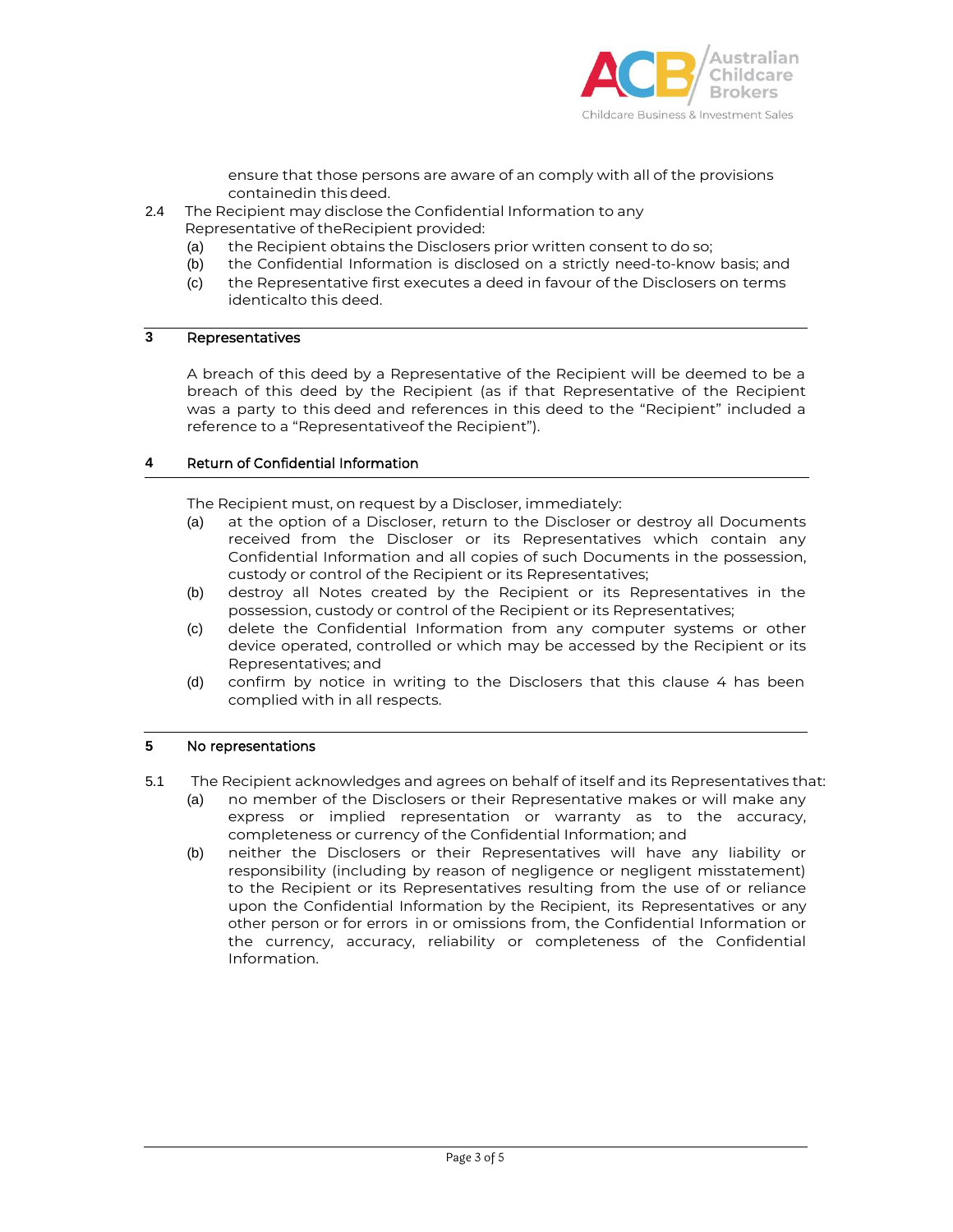

Childcare Business & Investment Sales

- 5.2 The Recipient and its Representatives must not place reliance on the Confidential Information, but must independently satisfy itself as to the accuracy of, should conduct its own enquiries, investigation, analysis and appraisal of, and should seek appropriate professional advice about, the Confidential Information.
- 5.3 If the Confidential Information contains any forecast, projection or estimate as to any future matter, the Recipient and its Representatives acknowledge that none of the forecasts, projections or estimates are or will be representations as to future matters and no representation is made or will be made that any forecast, projection or estimate contained in the Confidential Information will be achieved or that the assumptions on which it is based are correct.

## **6** Indemnity

- 6.1 The Recipient acknowledges that the Confidential Information is valuable to the Disclosers and that any failure by the Recipient to maintain the confidentiality of the Confidential Information will cause loss to the Disclosers.
- 6.2 The Recipient must continually indemnify the Disclosers against any claim or proceeding that is made or commenced, and any liability, loss, damage or expense (including legal costs on a full indemnity basis) which the Disclosers incur or suffer as a result of:
	- (a) any breach of this deed by the Recipient; or
	- (b) any unauthorised disclosure of the Confidential Information by a person who receivedit from the Recipient.
- 6.3 The Recipient acknowledges that any breach of this deed will cause the Disclosers loss which cannot be adequately redressed by an award of damages, and that the Disclosers mayseek other remedies at law or in equity.
- 6.4 The Recipient agrees to consent to any injunction applied for by the Disclosers in relation toa breach of this deed.

# **7** No contact with employees

The Recipient must not contact or attempt to contact any of the employees of the Businesswithout first obtaining the written consent of the Disclosers.

#### **8** Notices

- 8.1 Any notice given under this deed must be in writing and may be given by a party's solicitor.
- 8.2 A notice is effectively given if:
	- (a) delivered or posted to the other party to the address set out in this deed or theirsolicitor; or
	- (b) sent by facsimile to the facsimile number of the other party or its solicitor; or
	- (c) sent by electronic mail to the electronic mail address of the other party or its solicitor.
- 8.3 Posted notices will be treated as given 3 Business Days after posting.